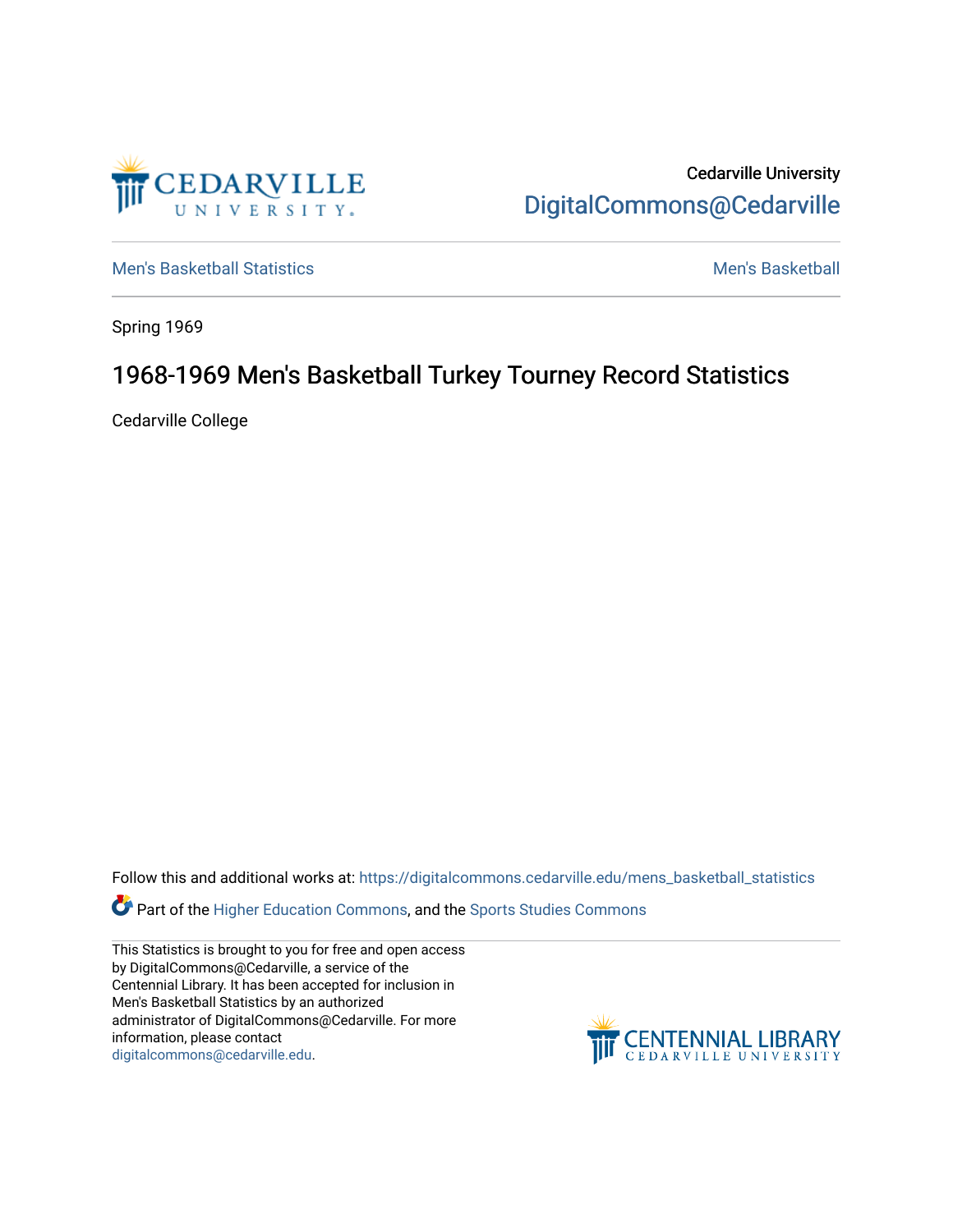## GRACE COLLEGE THANKSGIVING TURKEY TOURNEY RECORDS SET IN 1969

| Individual Game            |                  |                                         |
|----------------------------|------------------|-----------------------------------------|
| Points                     | 44               | Minks (Calvary)                         |
| F.G. Att.                  | 37               | Economan (Marion)                       |
| F.G. Made                  | 20               | <b>Economan (Marion)</b>                |
| $F_{o}G_{o}$ %             | $.83(10-12)$     | Creasman (Geneva)                       |
| Cons. F.G.                 | 8                | Kessler (Grace) 68                      |
| Rebounds                   | 27               | Atherton (Cedarville)                   |
|                            |                  |                                         |
| SGame                      |                  |                                         |
| Points                     | 26               | Minks (Calvary)                         |
| Tie F.G. Made              | 11               | Pasko (Olivet) '68<br>Roberson $(T.T.)$ |
|                            |                  | Economan (Marion)                       |
|                            |                  |                                         |
| Three Games                |                  |                                         |
| Points                     | 98               | Roberson $(T.T.)$                       |
| Average                    | 32.7             | Roberson $(T.T.)$                       |
| F.G. Att.                  | 92               | Roberson $(T \cdot T \cdot )$           |
| F.G. Made                  | 40               | Roberson $(T,T.)$                       |
| $F_{\bullet}G_{\bullet}$ % | $0.76$ (16 - 21) | Kessler (Grace)                         |
| Rebounds                   | 68               | Padgett (Calvary)                       |
|                            | 22.7             | Padgett (Calvary)                       |
| <b>Team Game</b>           |                  |                                         |
| Points                     | 124              | Calvary                                 |
| F.G. Made                  | 49               | <b>Calvary</b>                          |
| Rebounds                   | 73               | Calvary                                 |

 $\frac{1}{2}$  ,  $\frac{1}{2}$